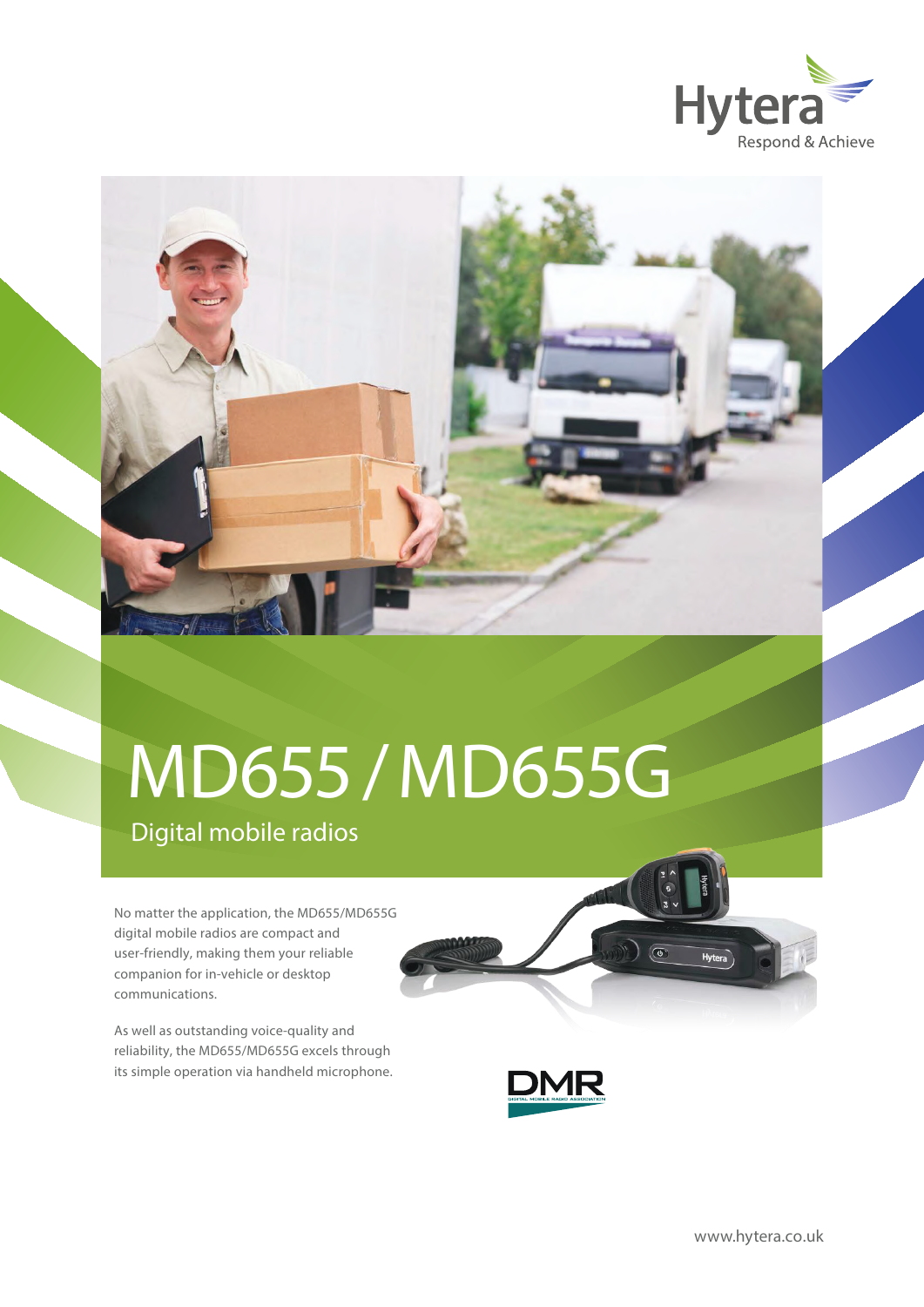# **Radio**

## MD655 MD655G

**Digital mobile radios**











## **Highlights**

## **Intuitive operation**

The MD655/MD655G is operated solely via the handheld microphone, which contains all necessary buttons, as well as an LC display. Two of the five buttons serve as function keys, available to be assigned to separate functions by the user. For different installation options, the handheld microphone is optionally available in 2.2m or 6m cable length.

#### **Compact design**

The MD655/MD655G excels through its stylish and particularly compact design. With dimensions of just 165 x 46 x 140 mm, and a weight of just 1050g, the MD665/MD655G can be used in a multitude of ways to benefit the individual user.

#### **Various installation options**

With its operation via handheld microphone, the MD655/MD655G can be installed anywhere within a vehicle. Thanks to Hytera's wide selection of cable lengths, this mobile radio can be placed in whichever location is optimal for you.

#### **Adaptable transmitting power**

Programming the MD655/MD655G allows transmitting power to be increased from 1 W up to 25 W.

#### **Analogue and digital mobile radio (dual mode)**

With the MD655/MD655G, it's possible to configure both analogue and digital channels. This enables quick and easy movement between analogue and digital modes.

#### **Improved utilization of the frequency spectrum**

Thanks to Hytera Pseudo Trunking and the TDMA procedure, the MD655/MD655G allows the available bandwidth to be assigned to twice the number of channels. This has a clear mitigating effect on increasing spectrum scarcity.

#### **Expansion interface**

Thanks to the expansion interface, the range of functions offered by the MD655/MD655G can be increased. Accessories and applications, developed by partners, can also be connected to this interface.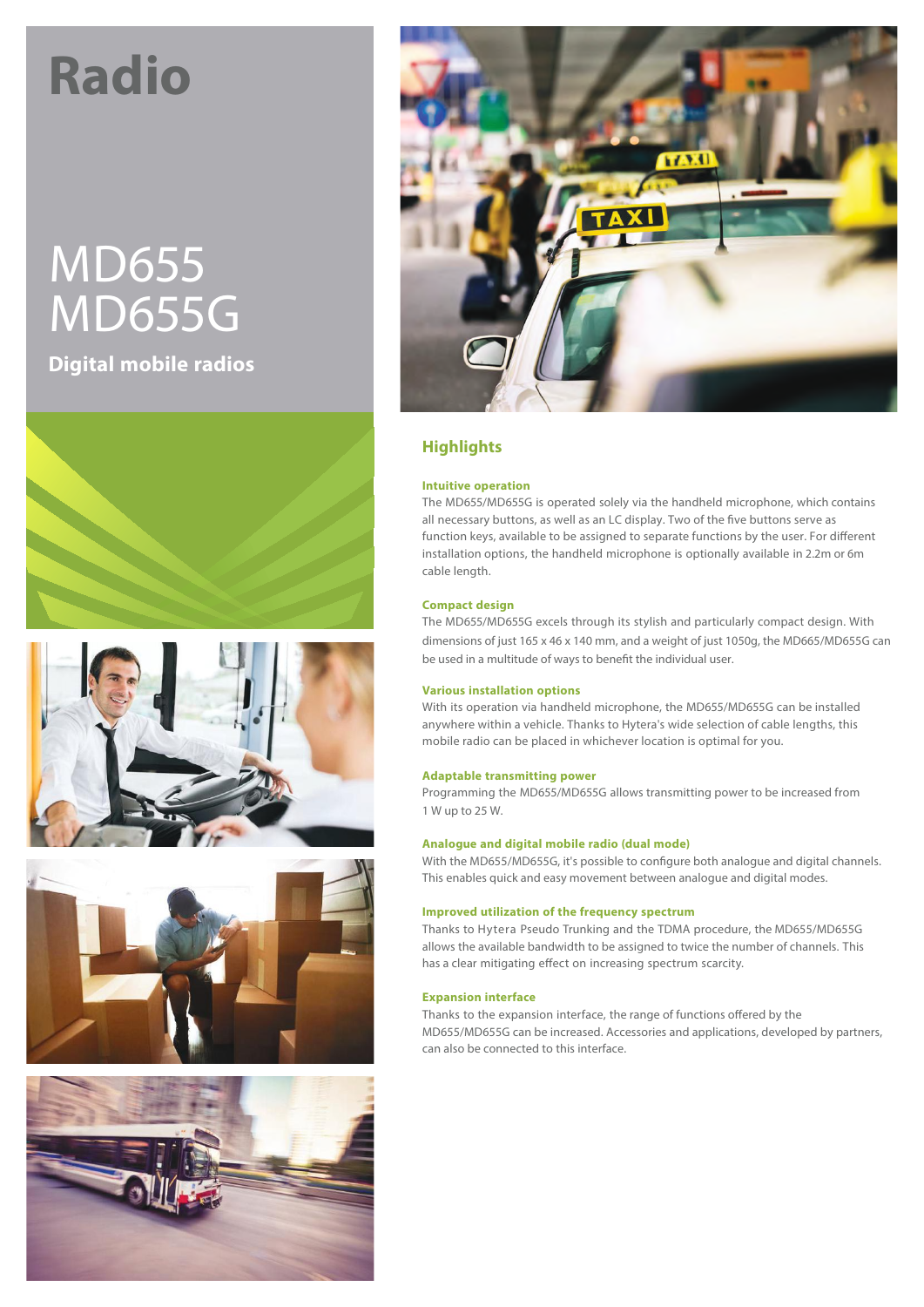## **Functions**

- Analogue or digital operation
- Versatile voice calls:
- Individual call, group call, broadcast call, emergency call, data call
- GPS functions (MD655G only)
	- Send GPS text messages
- Data services
	- Text messages
	- Group text messages
	- Control of the radio via API
- \_ DMR services
	- Remote monitor
	- Radio enable
	- Radio disable
	- Call alert
- Different types of analogue signaling: HDC1200, 2-tone and 5-tone dialing
- Priority Interrupt
- Automatic cell re-selection (roaming) in IP multi-site systems
- Analogue scrambling
- Secure encryption with encryption algorithm ARC4 (40 bit) in accordance with DMRA or with optional algorithms AES128 and AES256 (128 and 256 bit)
- Upgradeable software
- Roaming
- Supports XPT Digital Trunking



#### **In the box**



## **Optional accessories**



The illustrations are for reference purposes only. The products might differ from these illustrations.